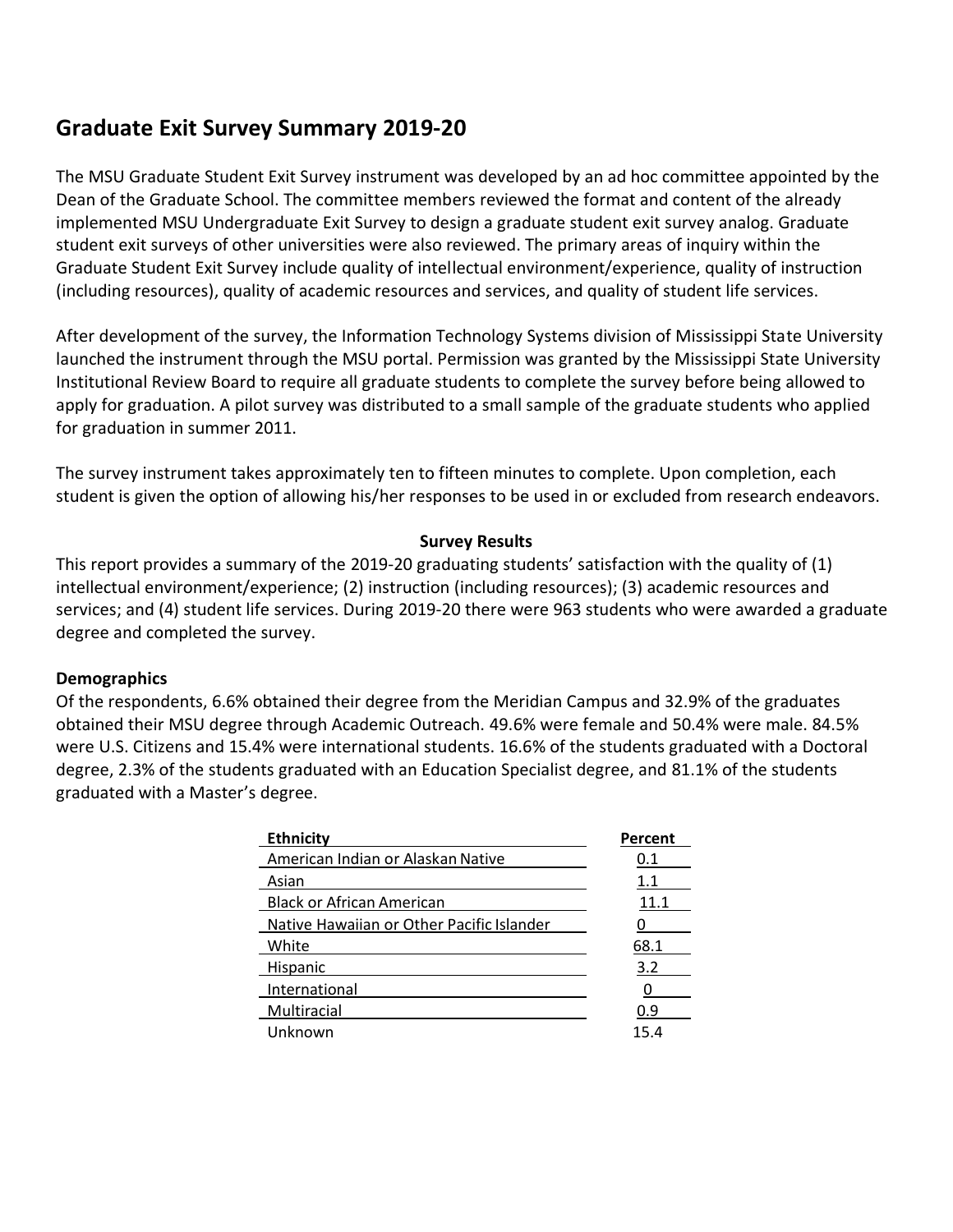### **General Questions**

|                                                                                                  | Yes  | No   |
|--------------------------------------------------------------------------------------------------|------|------|
| Did you graduate in the degree area/discipline in which you initially<br>enrolled?               | 95.1 | 4.9  |
| Have your career plans changed from what you intended when you first<br>entered graduate school? | 19.6 | 80.4 |

| What describes your immediate postgraduate plans? | Percent |
|---------------------------------------------------|---------|
| Seeking employment                                | 27.8    |
| Employed or accepted a position                   | 54.5    |
| Seeking additional study                          | 5.9     |
| Engaged in additional study/training              | 7.5     |
| Undecided                                         | 4.3     |

| If you selected "Employed or accepted a position" above,<br>please select type: | Percent |
|---------------------------------------------------------------------------------|---------|
| Education (PK-12)                                                               | 12.1    |
| Education (University or College Faculty)                                       | 5.2     |
| Education (University or College Staff)                                         | 7.5     |
| Government                                                                      | 10      |
| Private Sector (Business/Industry)                                              | 19/5    |
| Other                                                                           | 4.7     |
| N/A                                                                             | 41      |

| If you selected "Engaged in additional study/training"<br>above, indicate the type of study: | Percent |
|----------------------------------------------------------------------------------------------|---------|
| Doctoral study                                                                               | 9.8     |
| Postdoctoral Research Associate                                                              | 1.8     |
| Traineeship                                                                                  | 0.3     |
| Other Study                                                                                  | 1.7     |
| N/A                                                                                          | 86.5    |

| Where do you intend to live/work/study immediately after<br>receiving your degree? | Percent |
|------------------------------------------------------------------------------------|---------|
| At Mississippi State University                                                    | 11.5    |
| In Mississippi                                                                     | 32.5    |
| Not in Mississippi but in the U.S.                                                 | 52.9    |
| Not in the U.S.                                                                    | 3.1     |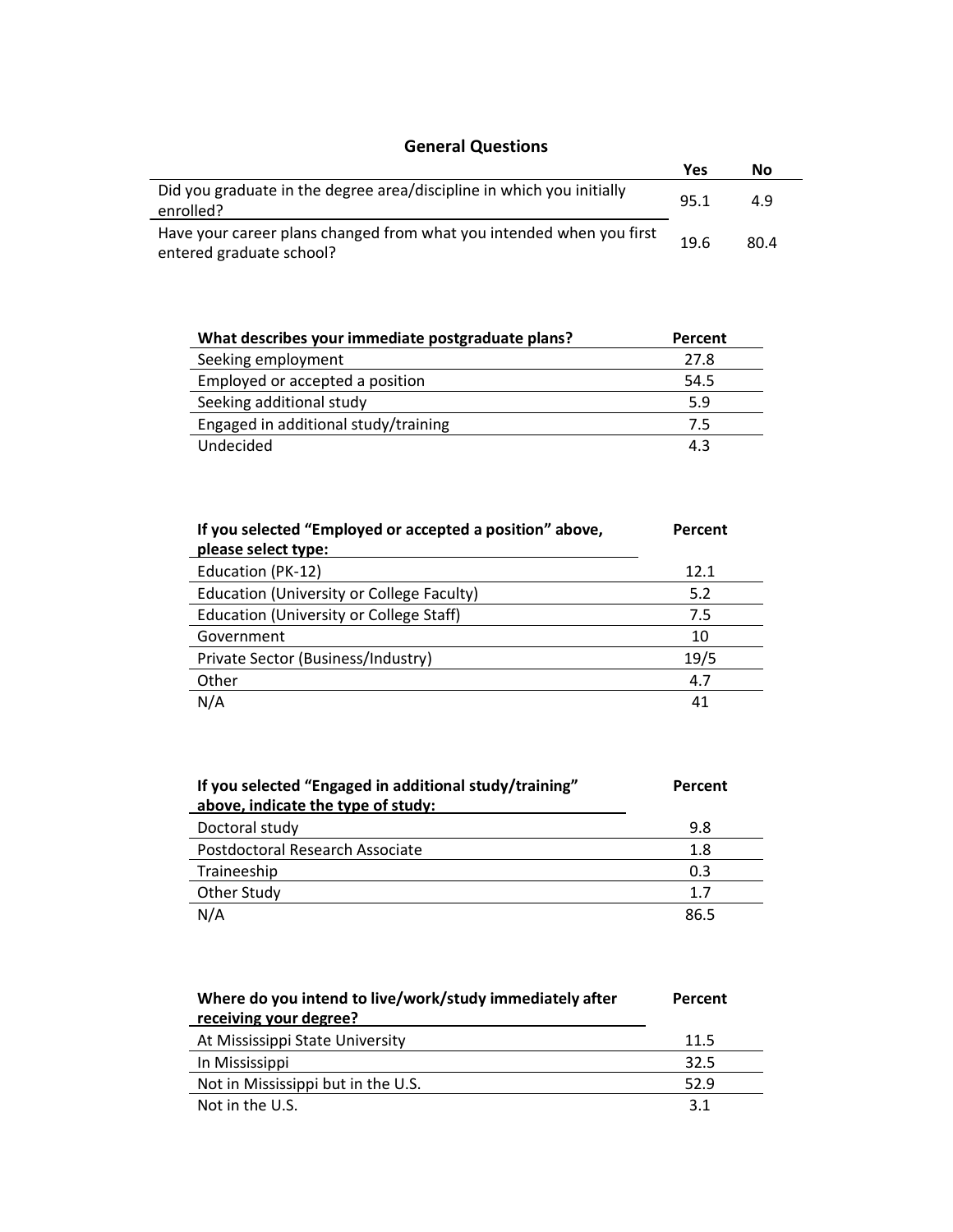#### **Quality of Intellectual Environment/Experience**

Respondents were asked to indicate their level of satisfaction with what they learned or attained at MSU. If they had no experience, they were to indicate NA. The table below shows the percentage of responses across different levels of satisfaction as well at the mean response (out of a 5-point Likert scale).

| <b>Quality of Intellectual</b><br><b>Environment/Experience</b>                                                                          | <b>Strongly</b><br><b>Satisfied</b> | <b>Satisfied</b> | <b>Neutral</b> | <b>Dissatisfied</b> | <b>Strongly</b><br><b>Dissatisfied</b> | <b>NA</b> | Mean           |
|------------------------------------------------------------------------------------------------------------------------------------------|-------------------------------------|------------------|----------------|---------------------|----------------------------------------|-----------|----------------|
| Graduate courses exhibited advanced<br>academic content                                                                                  | 48.5                                | 44.1             | 5.3            | 1.5                 | 0.5                                    | 9         | 4.4            |
| Adequate frequency of course offerings                                                                                                   | 36.1                                | 43.5             | 12             | 6.8                 | 1.6                                    | 11        | 4.1            |
| Variety of courses that were taught                                                                                                      | 36                                  | 44.7             | 12.4           | 5.2                 | 1.7                                    | 10        | 4.1            |
| Highly improved ability to communicate<br>effectively                                                                                    | 46.6                                | 42.3             | 9.8            | 0.9                 | 0.4                                    | 14        | 4.3            |
| Obtained the fundamental knowledge                                                                                                       |                                     |                  |                |                     |                                        |           |                |
| necessary to compete successfully in your<br>field                                                                                       | 49.6                                | 43.6             | 5.2            | 0.9                 | 0.6                                    | 9         | 4.4            |
| Acquired technical and research skills<br>necessary for success                                                                          | 51.5                                | 40.4             | 5.3            | 2.3                 | 0.5                                    | 11        | 4.4            |
| Learned to analyze and evaluate competing<br>or contradictory information or points of<br>view on a variety of topics                    | 51.1                                | 41.8             | 5.7            | 1.3                 | 0.2                                    | 13        | 4.4            |
| Gained a comprehensive understanding of<br>professional ethics                                                                           | 51.8                                | 38.7             | 8              | 1.1                 | 0.4                                    | 14        | 4.4            |
| Opportunity for personal development of<br>multicultural and global perspectives                                                         | 42.1                                | 40.3             | 14.1           | 3                   | 0.5                                    | 31        | 4.2            |
| Opportunities for intellectual enhancement<br>through interaction and networking with<br>other graduate students within your<br>program  | 46.4                                | 38.1             | 10.5           | 3.9                 | 1.2                                    | 29        | 4.2            |
| Opportunities for intellectual enhancement<br>through interaction and networking with<br>other graduate students outside your<br>program | 35.2                                | 34.6             | 19.8           | 7.7                 | 2.6                                    | 71        | 3.9            |
| Value of providing on-campus graduate<br>research symposium                                                                              | 36.4                                | 34               | 25.8           | 2.6                 | 1.2                                    | 230       | 4              |
| Availability of opportunities for volunteer or<br>community service work                                                                 | 34.2                                | 36.1             | 24.4           | 4.4                 | 0.9                                    | 205       | $\overline{4}$ |
| Enhanced appreciation for cultural diversity                                                                                             | 39.1                                | 39.7             | 17.5           | 3.2                 | 0.5                                    | 101       | 4.1            |
| Overall quality of program                                                                                                               | 47.6                                | 43.1             | 6.7            | 1.7                 | 0.9                                    | 11        | 4.3            |
| Overall quality of campus intellectual<br>environment/experience                                                                         | 47.5                                | 42.3             | 8.5            | 1.3                 | 0.5                                    | 89        | 4.4            |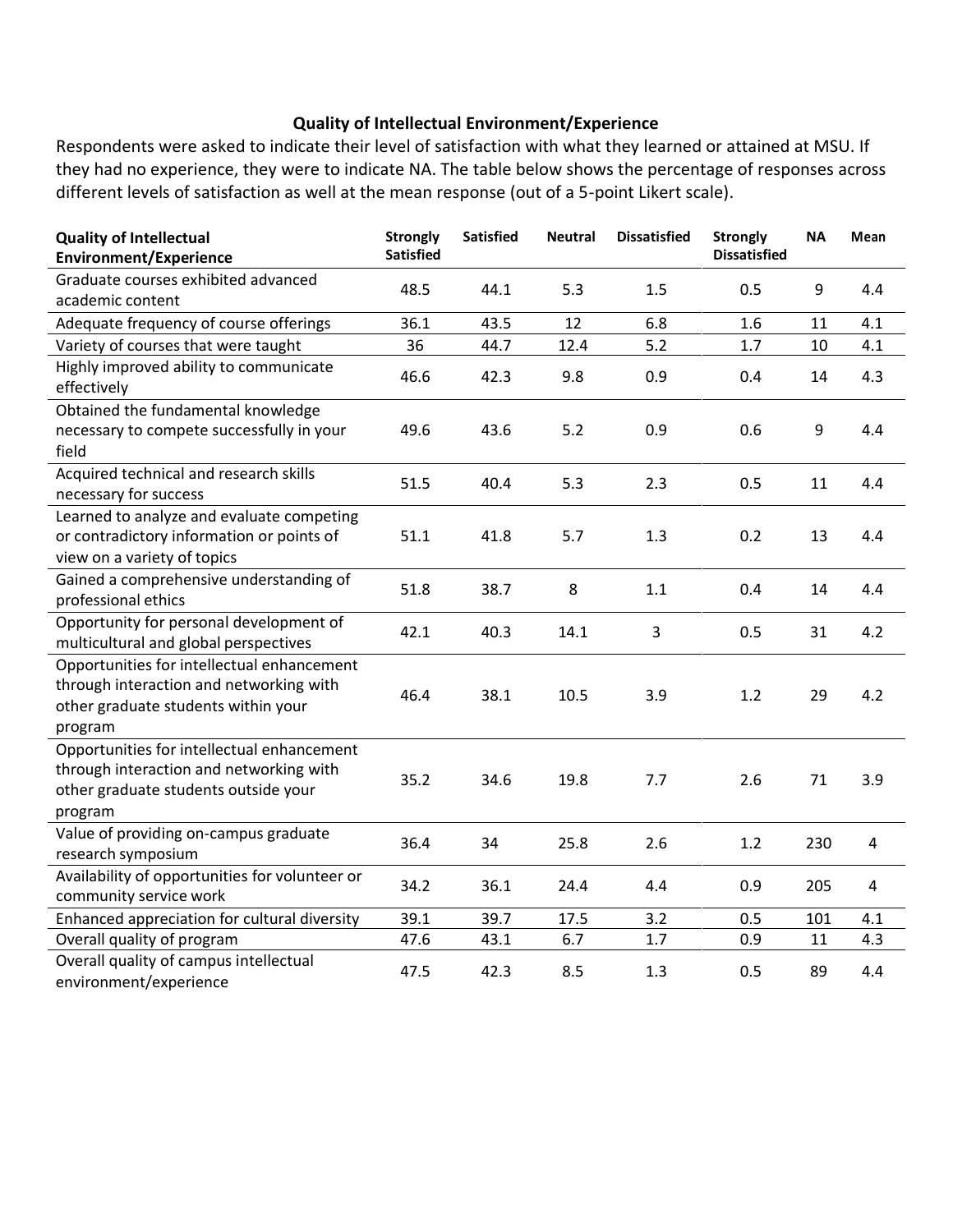#### **Quality of Instruction (Including Resources)**

Respondents were asked to indicate their level of satisfaction with the quality of instruction (including resources). If they had no experience, they were to indicate NA. The table below shows the percentage of responses across different levels of satisfaction as well at the mean response (out of a 5-point Likert scale).

| <b>Quality of Instruction (Including Resources)</b>                 | <b>Strongly</b><br><b>Satisfied</b> | <b>Satisfied</b> | <b>Neutral</b> | <b>Dissatisfied</b> | <b>Strongly</b><br><b>Dissatisfied</b> | <b>NA</b> | Mean |
|---------------------------------------------------------------------|-------------------------------------|------------------|----------------|---------------------|----------------------------------------|-----------|------|
| Accessibility of faculty                                            | 53                                  | 38.8             | 5.5            | 1.8                 | 0.9                                    | 22        | 4.4  |
| Faculty advising                                                    | 53.1                                | 33               | 9.1            | 3.3                 | 1.5                                    | 20        | 4.3  |
| Mentoring received from major<br>professor/graduate committee       | 53.3                                | 29.4             | 11.9           | 3.1                 | 2.2                                    | 63        | 4.3  |
| Thesis/dissertation direction                                       | 47.5                                | 33.2             | 14.6           | 1.9                 | 2.7                                    | 334       | 4.2  |
| Classrooms (including associated<br>instructional technology)       | 42.5                                | 40.1             | 12.3           | 4.5                 | 0.6                                    | 135       | 4.2  |
| Laboratory facilities                                               | 41.2                                | 40               | 15.8           | 2                   | 0.8                                    | 349       | 4.2  |
| Laboratory equipment and/or research<br>facilities                  | 42.8                                | 37.6             | 16.4           | 2.4                 | 0.8                                    | 341       | 4.2  |
| Accessibility of laboratory equipment and/or<br>research facilities | 43.9                                | 38.2             | 15.3           | 2.1                 | 0.5                                    | 337       | 4.2  |
| Overall quality of instruction (delivery &<br>learning outcomes)    | 47.7                                | 43.9             | 6.3            | 1.3                 | 0.9                                    | 24        | 4.4  |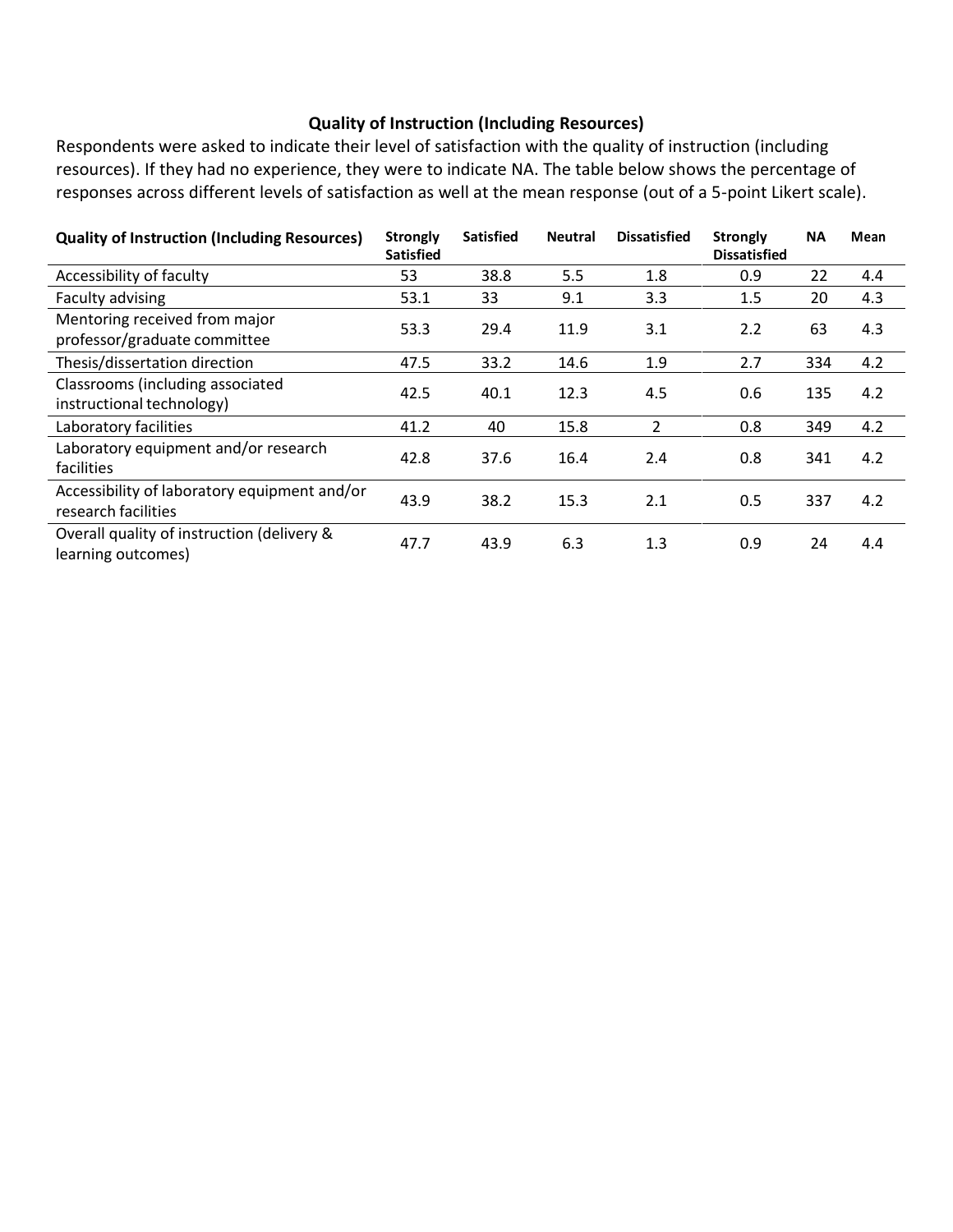#### **Quality of Academic Resources and Services**

Respondents were asked to indicate their level of satisfaction with academic resources and services. If they had no experience with the services, they were to indicate NA. The table below shows the percentage of responses across different levels of satisfaction as well at the mean response (out of a 5-point Likert scale).

| <b>Quality of Academic Resources and Services</b>                                                                                           | <b>Strongly</b><br><b>Satisfied</b> | <b>Satisfied</b> | <b>Neutr</b><br>al | <b>Dissatisfied</b> | <b>Strongly</b><br><b>Dissatisfied</b> | <b>NA</b> | Mean |
|---------------------------------------------------------------------------------------------------------------------------------------------|-------------------------------------|------------------|--------------------|---------------------|----------------------------------------|-----------|------|
| Resources and services provided by<br><b>University Libraries</b>                                                                           | 49                                  | 43               | 7.4                | 0.4                 | 0.2                                    | 67        | 4.4  |
| Ability to access computer services and ITS<br>support (i.e. On-Campus portal, blackboards,<br>software, etc.)                              | 48.8                                | 43               | 7.2                | 1                   | 0.1                                    | 42        | 4.4  |
| Ability to access on-campus computers                                                                                                       | 52.7                                | 36.7             | 9.9                | 0.6                 | 0.1                                    | 236       | 4.4  |
| Information about admission requirements,<br>matriculation, and graduation provided<br>through the Bulletin of the Graduate School          | 40.1                                | 38.7             | 16.7               | 3.6                 | 0.9                                    | 90        | 4.1  |
| Information about admission requirements,<br>matriculation, and graduation provided<br>through the Office of the Graduate School<br>Website | 39.3                                | 41.6             | 14.6               | 3.5                 | 1                                      | 50        | 4.1  |
| Overall informational value and user<br>friendliness of the Office of the Graduate<br><b>School Website</b>                                 | 40.8                                | 41               | 14.5               | 3.3                 | 0.5                                    | 43        | 4.2  |
| Information and orientation activities<br>provided at orientation for new graduate<br>students (New Graduate Student<br>Orientation)        | 39.9                                | 37.4             | 18.9               | 1.9                 | 1.8                                    | 187       | 4.1  |
| <b>Graduate Teaching Assistant Workshop</b>                                                                                                 | 41.7                                | 35.3             | 19.8               | 2.3                 | 0.9                                    | 402       | 4.1  |
| Information provided at orientation for new<br>international graduate students ("Find your<br>Feet")                                        | 44.6                                | 34.7             | 19.1               | $\mathbf{1}$        | 0.6                                    | 445       | 4.2  |
| Departmental adherence to published policy<br>and degree requirements being followed                                                        | 43.7                                | 40.9             | 13.9               | 1                   | 0.6                                    | 54        | 4.3  |
| Information about current academic<br>calendars and descriptions of grading<br>policies and refund policies are easily<br>accessible        | 45.5                                | 42.3             | 10.4               | 1.5                 | 0.2                                    | 32        | 4.3  |
| Recruitment materials and presentations are<br>accurate representations of the institution's<br>practices and policies                      | 43.1                                | 40.7             | 13.9               | 1.9                 | 0.5                                    | 106       | 4.2  |
| Services provided by the Office of the<br>Graduate School                                                                                   | 41.9                                | 42.4             | 13.8               | 1.2                 | 0.7                                    | 46        | 4.2  |
| Service to provide awareness of<br>opportunities/resources to fund your<br>education                                                        | 39.4                                | 36.2             | 18                 | 5.7                 | 0.8                                    | 84        | 4.1  |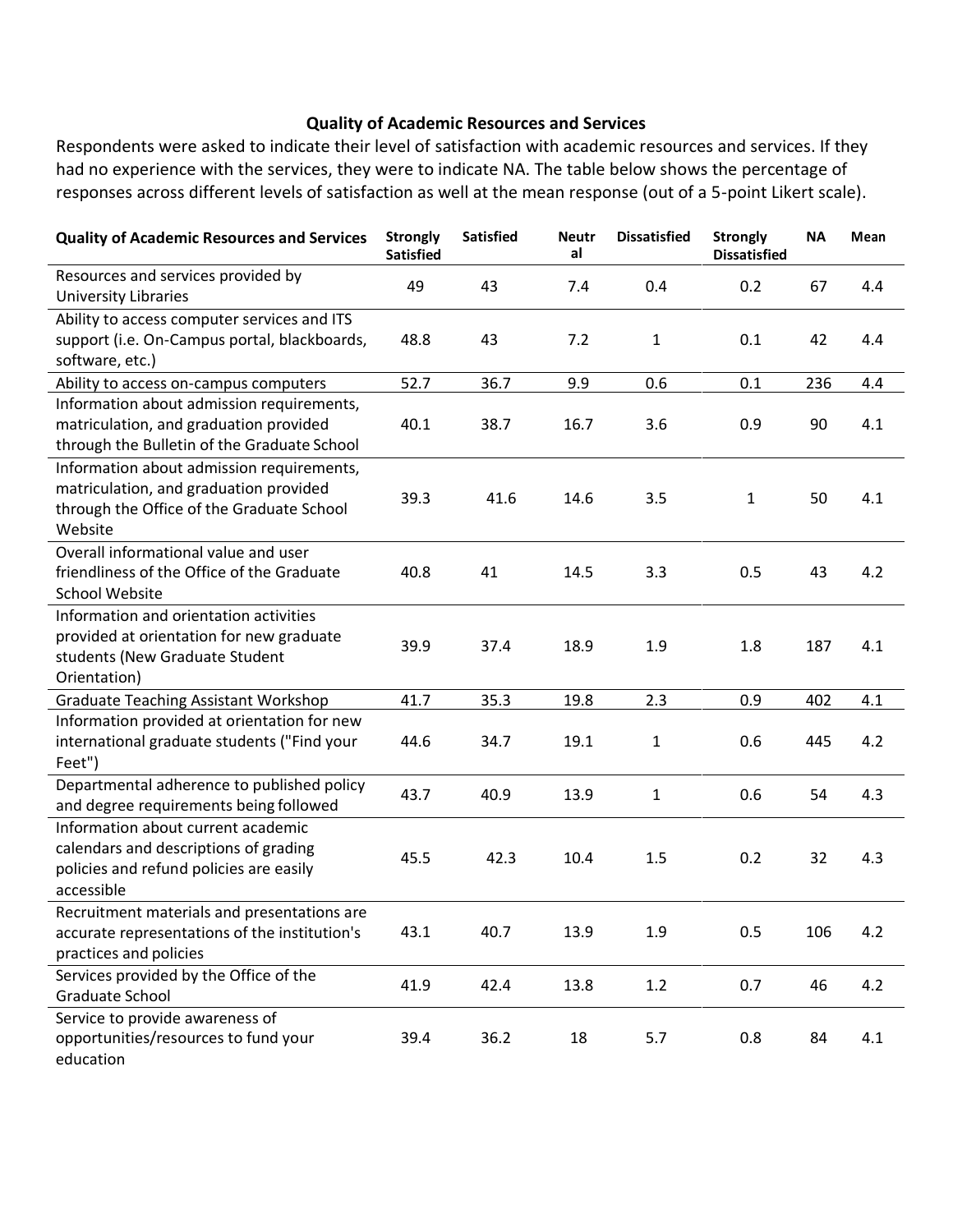#### **Quality of Student Life Services**

Respondents were asked to indicate their level of satisfaction with the quality of student life services. If they had no experience with the services, they were to indicate NA. The table below shows the percentage of responses across different levels of satisfaction as well at the mean response (out of a 5-point Likert scale).

| <b>Quality of Student Life Services</b>                                                             | <b>Strongly</b><br><b>Satisfied</b> | <b>Satisfied</b> | <b>Neutral</b> | <b>Dissatisfied</b> | <b>Strongly</b><br><b>Dissatisfied</b> | <b>NA</b> | <b>Mean</b> |
|-----------------------------------------------------------------------------------------------------|-------------------------------------|------------------|----------------|---------------------|----------------------------------------|-----------|-------------|
| Resources provided through MSU<br>Bookstore, Barnes & Noble                                         | 35.7                                | 40.3             | 19.4           | 3.5                 | 1                                      | 199       | 4.1         |
| <b>Campus Dining Services</b>                                                                       | 34.7                                | 38.6             | 22.4           | 3.4                 | 0.9                                    | 404       | 4           |
| Services and resources provided for financial<br>aid                                                | 36                                  | 40.3             | 20.3           | 2.8                 | 0.6                                    | 283       | 4.1         |
| MSU Police Department & Campus Security                                                             | 42.9                                | 40.6             | 15.6           | 0.5                 | 0.3                                    | 311       | 4.3         |
| <b>Office of Parking Services</b>                                                                   | 30                                  | 31.4             | 19.6           | 9.4                 | 9.6                                    | 284       | 3.6         |
| <b>MSU Transit (Shuttle Services)</b>                                                               | 38.3                                | 39.9             | 17.5           | 3.4                 | 1.1                                    | 396       | 4.1         |
| Opportunities to attend athletic events on<br>campus                                                | 47.4                                | 36.5             | 15.6           | 0.3                 | 0.2                                    | 297       | 4.3         |
| Access and services provided through the<br><b>Student Health Center</b>                            | 45.8                                | 40.7             | 11.7           | 1.3                 | 0.5                                    | 337       | 4.3         |
| Student Health Insurance benefits                                                                   | 39.1                                | 34.4             | 20.3           | 2.6                 | 3.6                                    | 431       | 4           |
| <b>Student Counseling Services</b>                                                                  | 41.4                                | 35.2             | 21.1           | 1.7                 | 0.6                                    | 446       | 4.2         |
| Recreational sports and wellness resources<br>(Sanderson Center/Intramural Clubs)                   | 45.2                                | 37.5             | 15.4           | 1.5                 | 0.3                                    | 366       | 4.3         |
| <b>Student Support Services/Disability Support</b><br><b>Services</b>                               | 43.6                                | 34.1             | 21.5           | 0.6                 | 0.2                                    | 488       | 4.2         |
| The Graduate Student Association as an<br>advocate and networking resource for<br>graduate students | 35                                  | 34.2             | 26.6           | 2.4                 | 1.9                                    | 334       | 4           |

| <b>Research and Scholarships</b>                                                                     |      |      |              |      |                 |           |      |
|------------------------------------------------------------------------------------------------------|------|------|--------------|------|-----------------|-----------|------|
| <b>Research and Scholarships</b>                                                                     | One  | Two  | <b>Three</b> | Four | Five or<br>more | <b>NA</b> | Mean |
| During your graduate career, how many<br>presentations did you make at international<br>conferences? | 44.6 | 21.5 | 14.1         | 4.5  | 15.3            | 786       | 2.2  |
| During your graduate career, how many<br>presentations did you make at regional<br>conferences?      | 31.4 | 24.2 | 16.7         | 6.3  | 21.4            | 645       | 2.6  |
| During your graduate career, how many<br>journal articles did you submit?                            | 35.9 | 21.4 | 15.9         | 8    | 18.8            | 687       | 2.5  |
| During your graduate career, how many<br>journal articles did you have accepted?                     | 40.1 | 24   | 13.5         | 9.4  | 13              | 771       | 2.3  |
| During your graduate career, how many<br>grants did you submit?                                      | 53.7 | 27.3 | 9.1          | 5    | 5               | 842       | 1.8  |
| During your graduate career, how many<br>grants did you have awarded?                                | 60.2 | 21.4 | 8.7          | 5.8  | 3.9             | 860       | 1.7  |